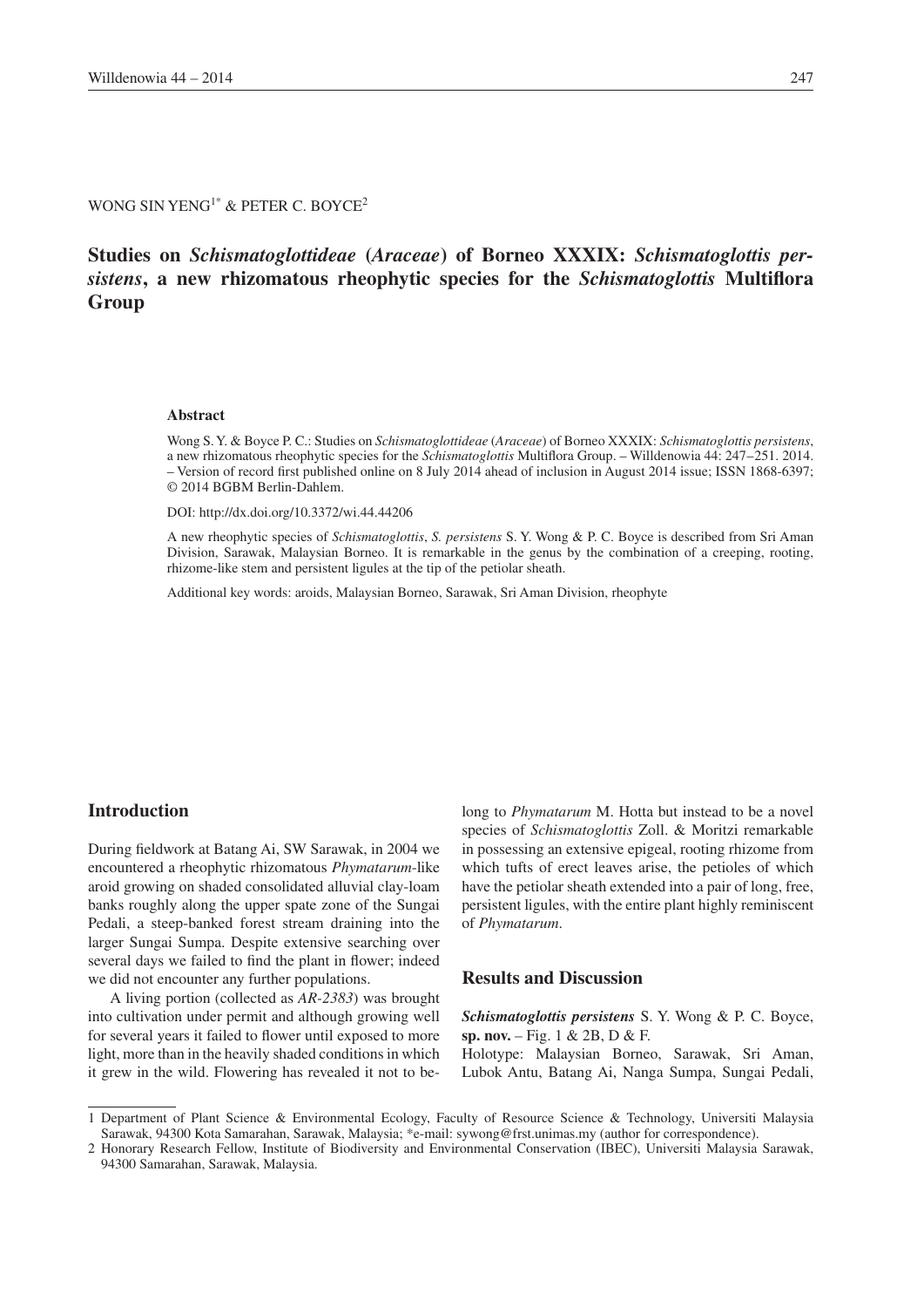

Fig. 1. *Schismatoglottis persistens* – A: plant in habitat, type locality; B: flowering shoot of cultivated plant at early staminate anthesis; note prophylls and cataphylls alternating with inflorescences; note, too, spathe limb colour; C: inflorescence at pistillate anthesis; note slit-like opening below terminal rostrum; D, E & F: inflorescence at late staminate anthesis; note spathe limb has darkened and is beginning to degrade (cracking) at junction with lower spathe; G: spadix at pistillate anthesis, spathe artificially removed; H: detail from G, showing pistillate and staminate flower zones. – All from *P. C. Boyce & al. AR-2383*. – Photographs by Peter C. Boyce.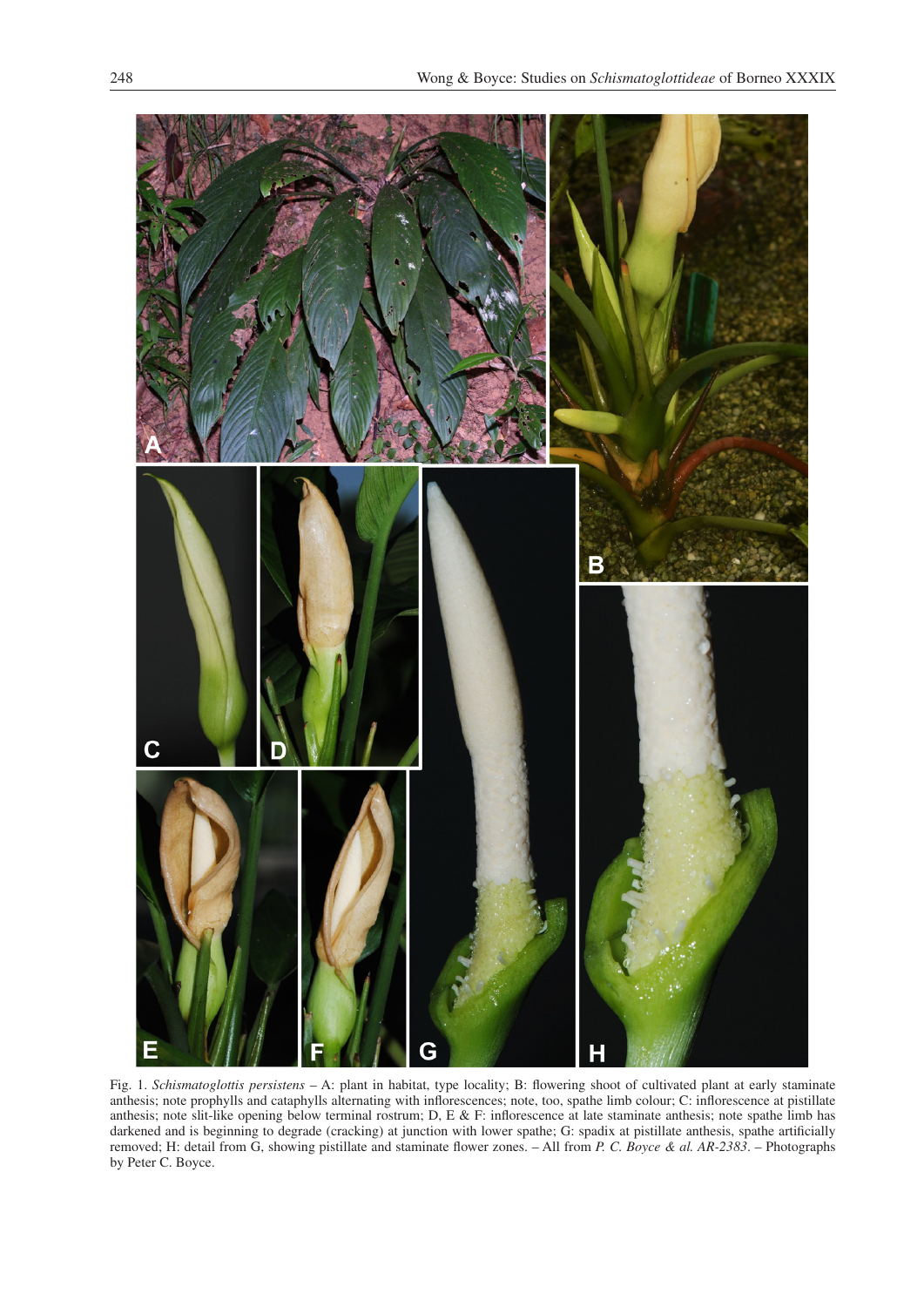

Fig. 2. *Phymatarum borneense* M. Hotta (A, C & E) and *Schismatoglottis persistens* (B, D & F) – A: spadix at pistillate anthesis, spathe artificially removed; B: spadix at pistillate anthesis, spathe artificially removed; C: detail of pistillate flower zone at pistillate anthesis; note large pistils and stigma; D: detail of pistillate flower zone at pistillate anthesis; note small pistils; E: detail of staminate flower zone at pistillate anthesis; note paired stamens with verrucate thecae and needle-like theca horns; F: detail of staminate flower zone at pistillate anthesis; note lack of theca horns. – A, C & E from *P. C. Boyce & al. AR-2330*; B, D & F from *P. C. Boyce & al. AR-2383*. – Photographs by Peter C. Boyce.

01°11'58.9"N, 112°03'27.0"E, c. 80 m a.s.l., 25 May 2008, *P. C. Boyce, Wong Sin Yeng* & *Jepom ak Tisai AR-2383* (SAR!; isotypes: SBC! [alcohol], SBC! [alcohol], SING!).

*Diagnosis* — *Schismatoglottis persistens* is unique in the genus by the combination of the stout, elongated, creeping and rhizome-like stem with leaves arising in clusters along its length, and by the persistent ligules at the distal end of the petiolar sheath. *Schismatoglottis persistens* differs from *S. erecta* M. Hotta, the only other species with elongated stems (but in that species erect) and persistent, free ligules, by the much more robust (1–2 cm in diam. vs c. 3 mm in diam.), creeping (not erect) stems, and by the larger (8–9 cm long vs c. 3 cm long), erect (not nodding) inflorescences. *Schismatoglottis persistens* shares persistent ligules with *S. monoplacenta* M. Hotta, but otherwise is very different by the creeping (not erect)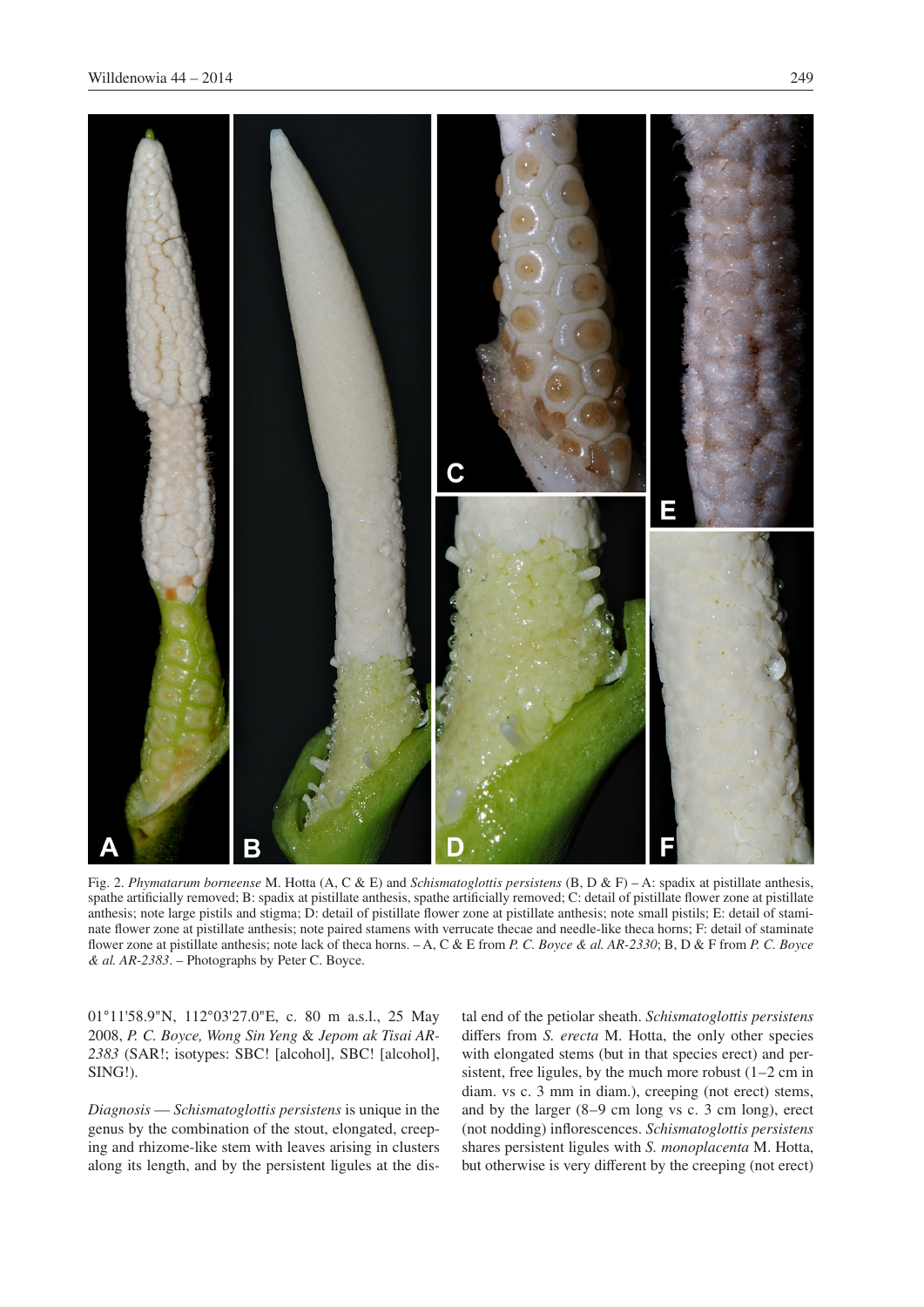stem, the leaf blades erect from the tip of the petiole (vs leaf blades pendulous from the tip of the petiole), and by its ecology as a rheophyte on clay-loam river banks (vs obligation to vertical karst limestone cliffs).

*Description* — *Herbs* rheophytic, perennial, creeping, to c. 40 cm tall. *Stem* fleshy, somewhat elongate, rooting along its length in mud; *internodes* to 3 cm long × 1–2 cm in diam. *Leaves* several together in a cluster at each active tip, with clusters also arising adventitiously along length of stem; *petiole* shorter than blade, 8–12 cm long, sub-terete, dorsally very slightly flattened and weakly crisped alate, sheathing only at extreme base, wings extended into a narrowly triangular ligular persistent portion c. 5 cm long; *leaf blade* broadly oblanceolate to narrowly elliptic, 12–23 cm long × 3–7 cm wide, distinctly coriaceous, adaxially semi-glossy medium green, very slightly paler and matte abaxially, base cuneate to narrowly rounded, apex acuminate and apiculate for c. 1 cm; *midrib* adaxially  $\pm$  flush with blade, abaxially prominent; *primary lateral veins* c. 15 on each side, regularly alternating with somewhat lesser interprimaries, diverging at 45°–60°; *secondary venation* adaxially ± obscure, abaxially very fine and comprised of somewhat dense pellucid vein-like glands; *tertiary venation* invisible. *Inflorescences* c. 5 in a simple synflorescence subtended by lanceolate fleshy cataphylls resembling ligules, with a strong esteric odour at pistillate anthesis; *peduncle* compressed cylindric, completely concealed by cataphylls at anthesis, c. 3 cm long  $\times$  5 mm wide  $\times$ 3 mm thick. *Spathe* ± erect at pistillate anthesis, becoming fornicate at staminate anthesis, 8–9 cm long, at anthesis lower spathe narrower than spathe limb but without an obvious constriction at junction of spathe limb with lower spathe; *lower spathe* narrowly ovoid and asymmetric, pale green with very fine darker longitudinal veins, dorsally c. 1 cm long, ventrally c. 2 cm long and somewhat gibbous, persistent; *spathe limb* cream at pistillate anthesis, darkening to pale ochre during staminate anthesis, opening broadly lanceolate, 5.5–7.5 cm long, rostrate for c. 2 cm, inflating at pistillate anthesis and opening via a narrow terminal slit, then widely gaping (c. 2.5 cm wide) and fornicate with limb margins reflexing during staminate anthesis, then degrading into a slimy adherent layer. *Spadix* 5–6 cm long, subcylindric (slightly attenuate at top of pistillate zone); *pistillate zone* 7 mm (dorsal side) to 15 mm long (ventral side), narrowly conic, obliquely inserted, distally c. 6 mm in diam., very pale green; *pistils* small, crowded, c. 0.8 mm in diam., ellipsoid-bottle-shaped; *stigma* sessile, discoid, wider than top of pistil, c. 1 mm wide, papillose; *interpistillar staminodes* sparse, irregularly scattered among pistils, occasionally forming an incomplete row at junction with peduncle, c. 2 mm long, much exceeding pistils, slender vermiform-claviform with cap only slightly wider than stalk, waxy white; *sterile interstice* ill-defined, usually with a single row of partially formed polygonal staminodes; *interstice staminodes* c. 1 mm across, glossy white, apex truncate, irregularly orbicular-polygonal; *staminate zone* cylindric, c. 1.5 cm long × 0.4–0.5 cm in diam., white; *stamens* irregularly crowded, individual flowers very hard to distinguish, rectangular-dumbbell-shaped from above, truncate with thick connective slightly elevated above thecae; *thecae* opening by a single pore; *appendix* narrowly conic, pointed, proximally slightly wider than top of staminate zone, 2.5–3 cm long, widest part c. 5 mm in diam., distally tapering and narrowly obtuse, white; *appendix staminodes* rectangular-dumbbell-shaped from above, much resembling stamens in shape and size but more regularly arranged. *Fruiting spadix* not seen.

*Ecology* — *Schismatoglottis persistens* occurs as a rheophyte on shaded vertical consolidated clay-loam river banks under lowland humid forest at c. 80 m above sea level.

*Distribution* — Known only from the type locality in SW Sarawak.

*Etymology -—* From Latin, *persistens*, meaning lasting, or persisting, here used in reference to the persistent ligules of the petiolar sheath.

*Remarks —* It is not readily evident to what *Schismatoglottis persistens* is closely related. Although vegetatively most similar to *Phymatarum*, the pistillate and staminate flowers of the two are very different (compare Fig. 1 and Fig. 2). The presence of long, free ligules is one of the defining morphologies of the *Schismatoglottis* Multiflora Group (Hay & Yuzammi 2000; Wong 2010; Wong & Boyce 2008), as well as for most other genera of the *Schismatoglottideae* (Bogner & Hay 2000), but in most species such ligules are marcescent. Persistent ligules do occur in *Pichinia* S. Y. Wong & P. C. Boyce (Wong & Boyce 2010), but in other respects, and especially vegetatively, *S. persistens* and *Pichinia* are unalike. Persistent ligules are found in two species of the *Schismatoglottis* Multiflora Group – *S. erecta* M. Hotta, and *S. monoplacenta* M. Hotta – but these species are not otherwise obviously similar to *S. persistens*.

#### **Acknowledgements**

This is part of an on-going research funded by the Ministry of Higher Education, Malaysia by the Exploratory Research Grant Scheme Vote No. ERGS/01(02)/808/2011(03) and Fundamental Research Grant Scheme Vote No. FRGS/ STWN10(01)985/2013(26). Fieldwork was most recently under Sarawak Forestry Department Permission to Conduct Research on Biological Resources – Permit No. NCCD.907,4.4(J|d.9)-69 and Park Permit No 140/2013. The collaboration and support of the Sarawak Forestry